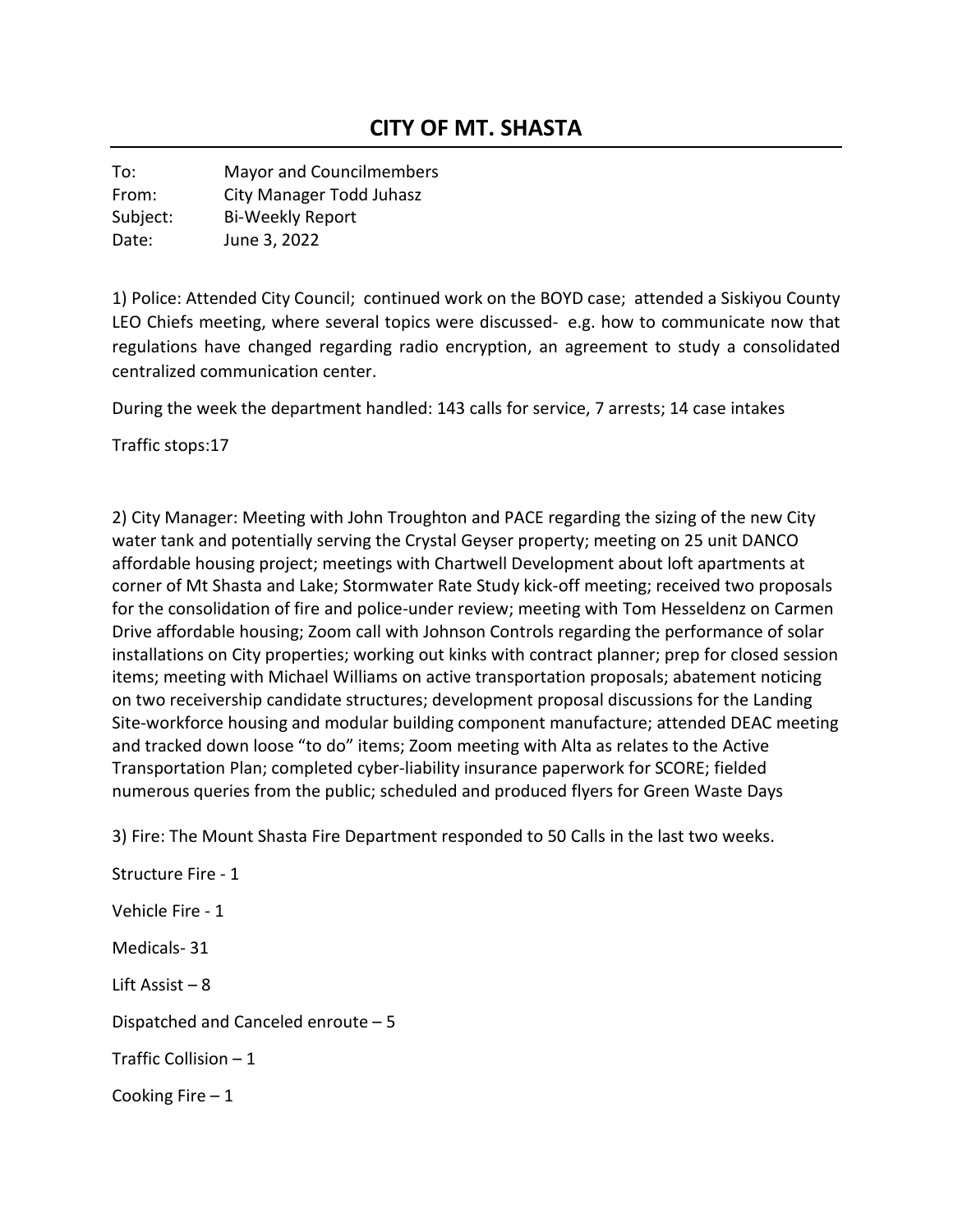False Alarm – 1

Medical Rescue - 1

18 of the 50 calls were after normal work hours. (6:00 pm to 8:00 am)

Mount Shasta Fire Department personnel worked throughout the weeks on general duties and keeping the Fire Department clean and sanitized; personnel assisted with the Roseburg Brownfield cleanup; on Wednesday 5/18, Mount Shasta Fire Department used the training hours to collaborate and stuff envelopes with fundraising letter from the Mount Shasta Firemen's Association requesting assistance in the form of donations; during the week of May 23, Captain Cory Burns, Captain Marquis Smith, and Chief Duncan attended a PC-832 training at College of the Siskiyous. The training was law enforcement focused that entailed arrest and control, search, and seizure measures-additional training as part of this class will take place in upcoming weeks. Fire Department personnel responded to a structure fire on Thursday that involved many personnel and took most of the night. On 5/28/22 personnel attended a flag retirement ceremony organized by the Boy Scouts of America. Fire personnel did standby for the Boy Scouts to ensure that the operations went smoothly and safely.

## 4) Public Works:

**PW Crew -** Weekly Bacteriology samples were tested and passed; contaminated soil removal at the Landing/Roseburg site is on hold until soil samples are tested and have met acceptance criteria-it is believed that all the contaminated soil areas have been identified and removed. Once given the "all clear" PW will begin backfilling excavation sites. The Public Works Director is working on budget submission for the FY 22-23 budget. Personnel placed public benches, hung MSHS graduation banners and activated irrigation systems. Public Works started pavement annual pavement markings on city streets; personnel performed city wide water meter reads. Personnel responded to 5 USA notifications, 0 city leaks, 1 customer water shut offs.

**Tank 1 Project** – Contractor continued piping work at Quail Hill Tanks site; contractor flushed new mainline from I-5 on ramp to the EOL, and city crews collected bacteriology samples. These samples were tested and the results came back negative. After receiving the negative test results, the remaining 12" mainline was put into service.

**Pine St Project** – Personnel continuing to locate utilities, Site Works Solution began potholing crossings.